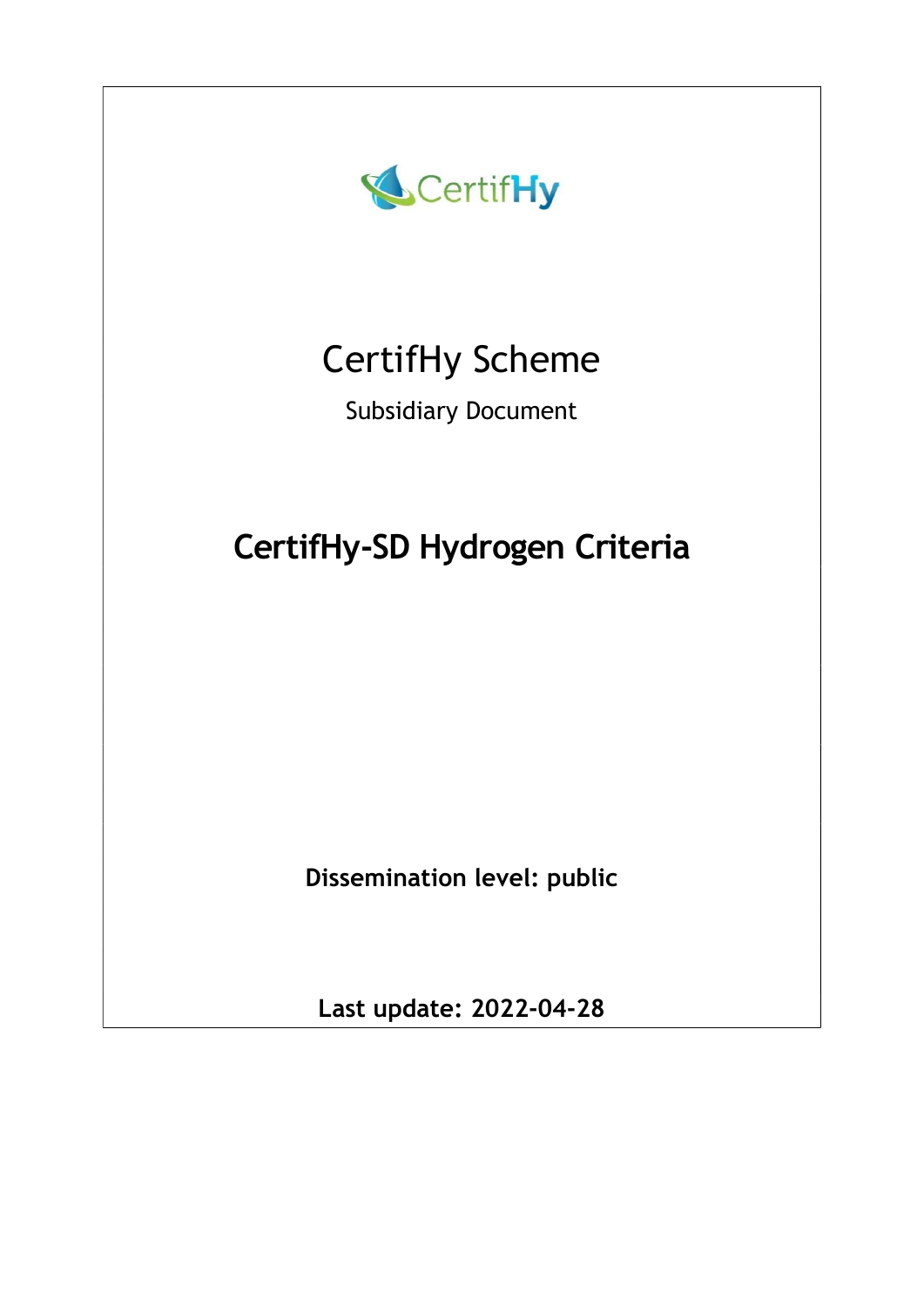



## Contents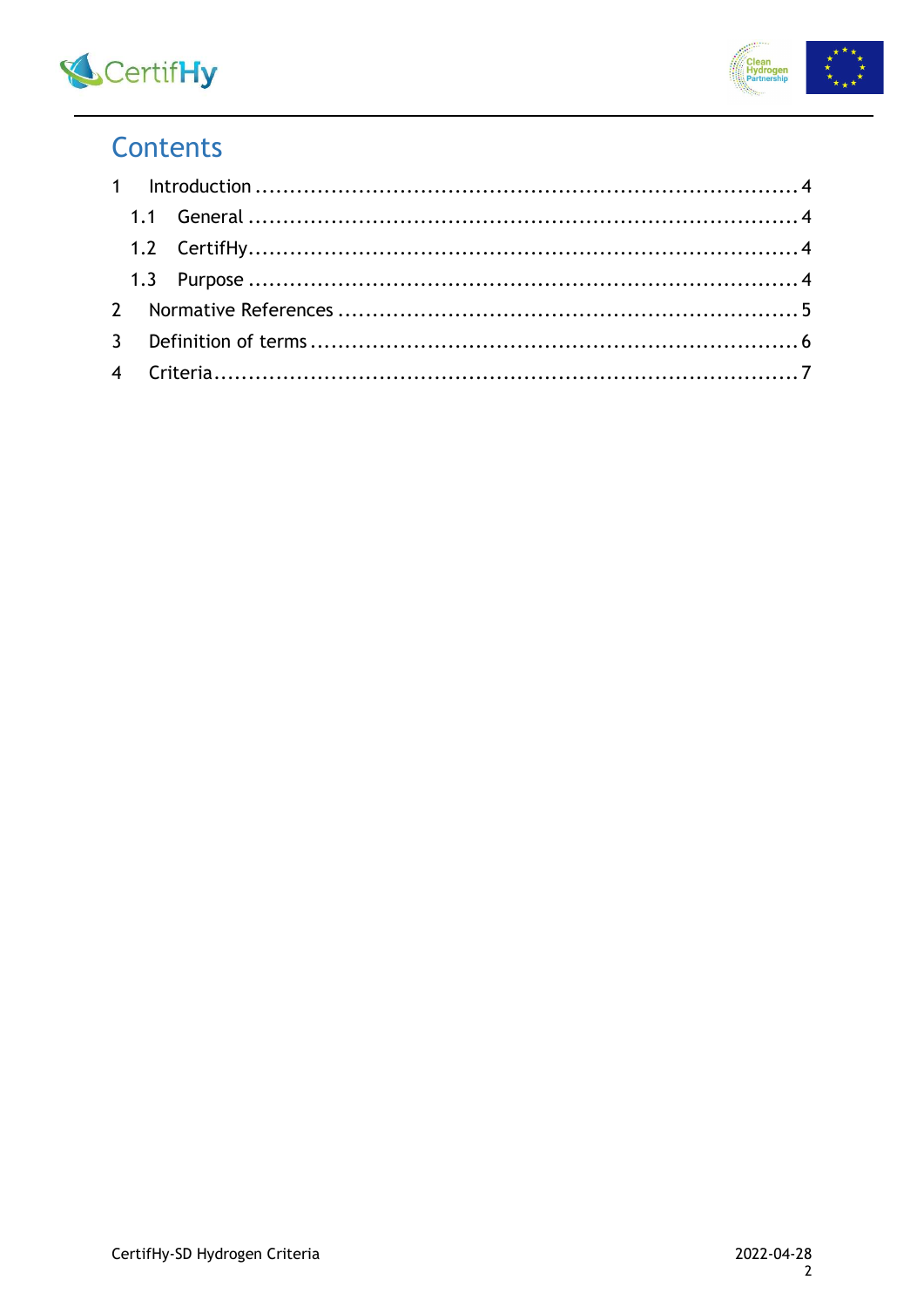



### Status of this document

This document, CertifHy-SD Hydrogen Criteria, is a subsidiary document to the 'CertifHy Scheme' of CertifHy.

In the event of conflict between the text of the CertifHy Scheme and the text of this document, the CertifHy Scheme shall always take precedence.

The CertifHy-SD Hydrogen Criteria document was formally approved by the CertifHy Stakeholder Platform on 28 April 2022.

The effective date of this CertifHy Scheme subsidiary document is 29 April 2022.

# Change history

| Version | Date       | Description                                                                                         |
|---------|------------|-----------------------------------------------------------------------------------------------------|
| 0.1     | 2019-01-15 | Initial draft                                                                                       |
| 0.2     | 2019-01-26 | CertifHy consortium feedback taken into<br>account                                                  |
| 0.3     | 2019-02-14 | CertifHy WG1, WG2 feedback taken into<br>account                                                    |
| 0.4     | 2019-02-21 | CertifHy WG1 endorsed                                                                               |
| 1.0     | 2019-03-11 | CertifHy Steering Group endorsed with one<br>comment (request for CertifHy consortium<br>to adjust) |
| 1.1     | 2019-03-13 | CertifHy consortium adjusted as requested<br>by Steering Group                                      |
|         | 2019-03-25 | CertifHy Stakeholder Platform endorsed                                                              |
| 1.2     | 2021-10-29 | Adjustment to EECS requirements                                                                     |
| 1.3     | 2022-03-23 | CertifHy WG1 endorsed                                                                               |
| 1.4     | 2022-04-19 | Further adjustments to EECS and ISO<br>14067; CertifHy WG1 endorsed                                 |
| 1.5     | 2022-04-27 | CertifHy Steering Group endorsed                                                                    |
| 2.0     | 2022-04-28 | CertifHy Stakeholder Platform endorsed                                                              |
|         |            |                                                                                                     |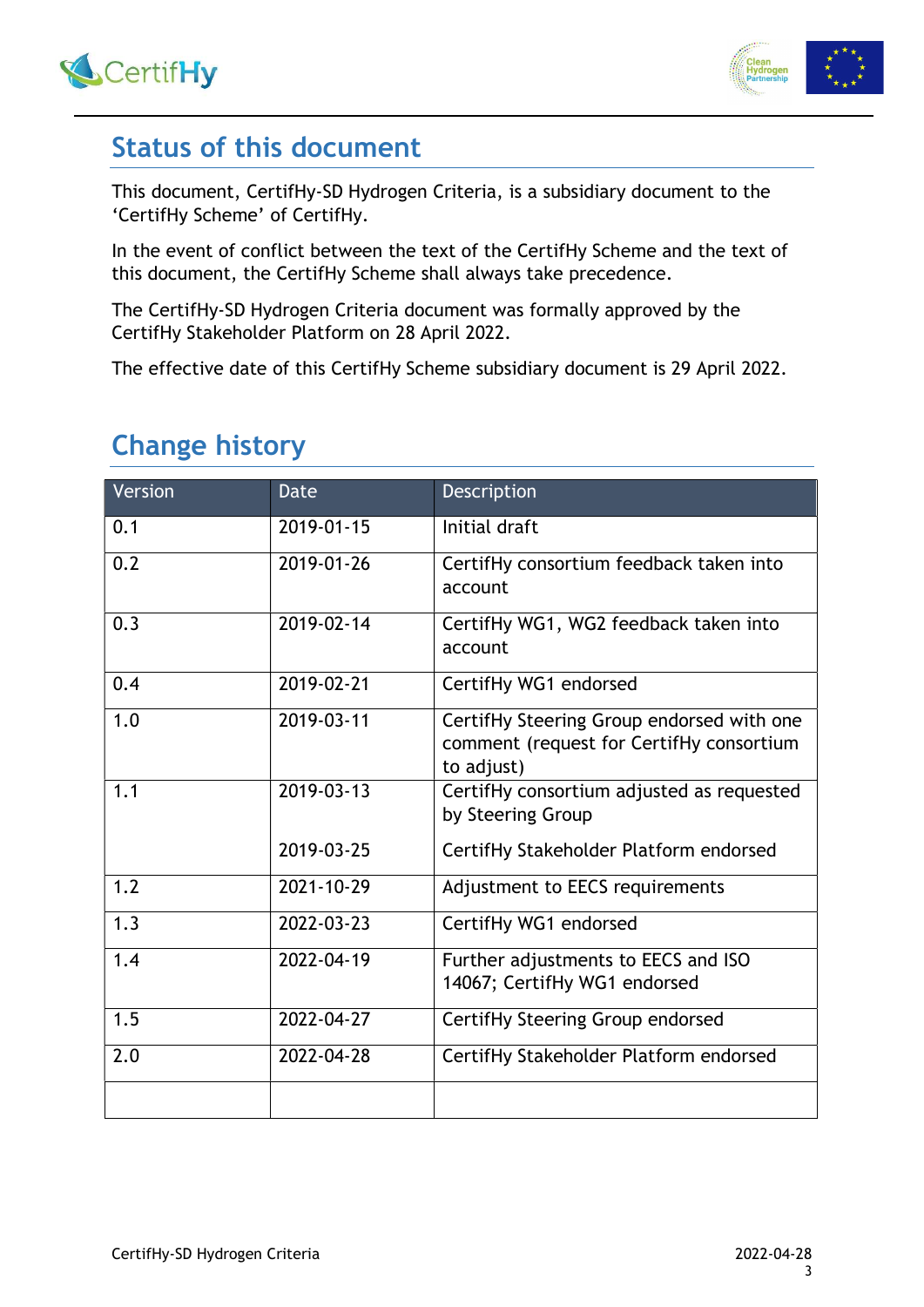



### 1 Introduction

### 1.1 General

CertifHy's mission is to advance and facilitate the production, procurement, and use of Hydrogen fulfilling ambitious environmental criteria in order to protect the climate and improve the living conditions of humankind.

CertifHy wants to contribute to and promote an environmentally, socially and economically sustainable production of Hydrogen in all uses including energy, mobility, chemical conversion, etc.

### 1.2 CertifHy

CertifHy is a high-quality European Certification scheme that sets out statements and principles regarding the operation of the scheme. It covers the entire upstream supply chain to the production device exit gate at defined quality. The scheme is continuously reviewed and improved by means of a multi-stakeholder dialogue.

The core features of the scheme are openness, reliability, integrity, quality and transparency. Those values are the fundamentals of CertifHy's relationship with its Stakeholders.

The scheme is complemented by criteria Hydrogen needs to fulfil.

### 1.3 Purpose

Hydrogen must fulfil certain criteria in order to be labelled "CertifHy green Hydrogen" or "CertifHy low-carbon Hydrogen". The purpose of this document is to specify these criteria.

This Document "CertifHy-SD Hydrogen Criteria" is a subsidiary document to the CertifHy Scheme.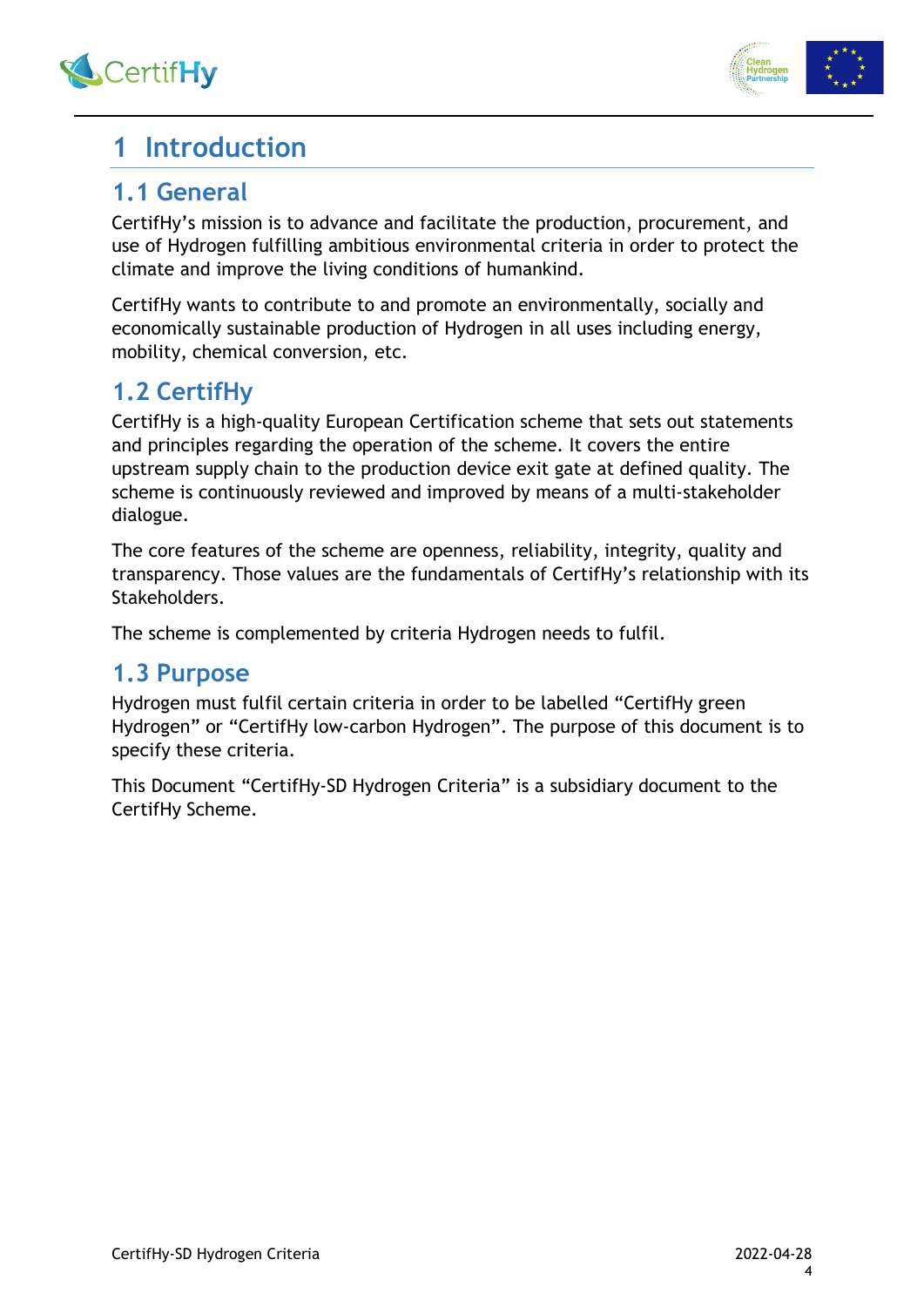



### 2 Normative References

CertifHy makes reference to other standards and their definitions in its documents. For this document 'H2-criteria definition', as well as for its subsidiary documents, CertifHy refers to ISO Standard 14044and 14067 and their definitions of basic terms. ISO Standard 14064 is referred to in terms of definitions of "materiality" and "level of assurance", but not for other aspects or issues.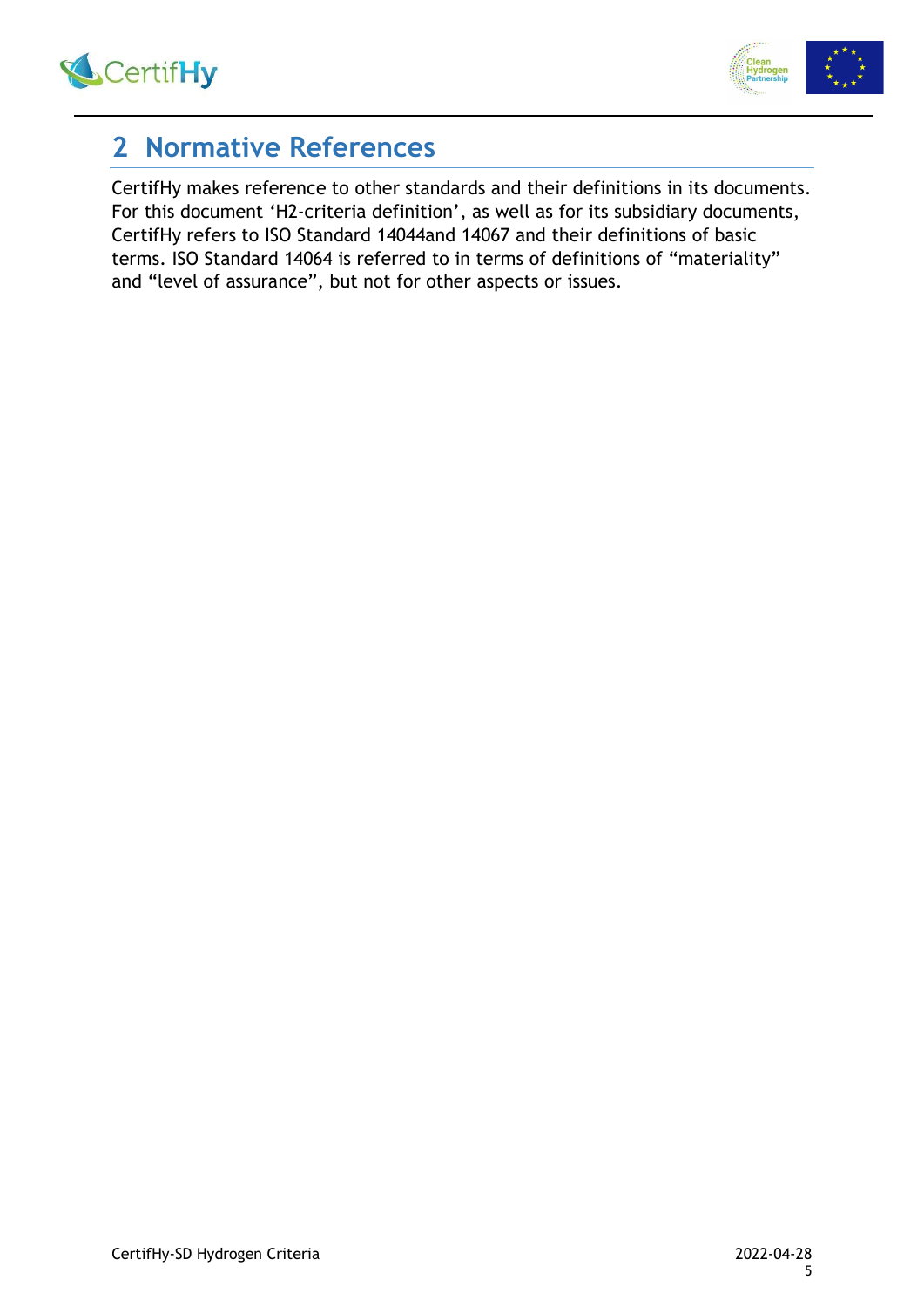



## 3 Definition of terms

For a common understanding of the terminology used in the CertifHy documents, definitions and terms are outlined and explained in the CertifHy Scheme section 5.

In case this document uses further terminologies not specified in section 5 of the scheme, they are explained in the table below.

| Term                  | Definition                                                                                                                                                         |
|-----------------------|--------------------------------------------------------------------------------------------------------------------------------------------------------------------|
| <b>Energy Source</b>  | Primary source of energy from which the energy content<br>of a Core Energy Input derives.                                                                          |
| <b>Product System</b> | Collection of unit processes with elementary flows and<br>product flows, performing one or more defined functions<br>and which models the life cycle of a product. |
|                       |                                                                                                                                                                    |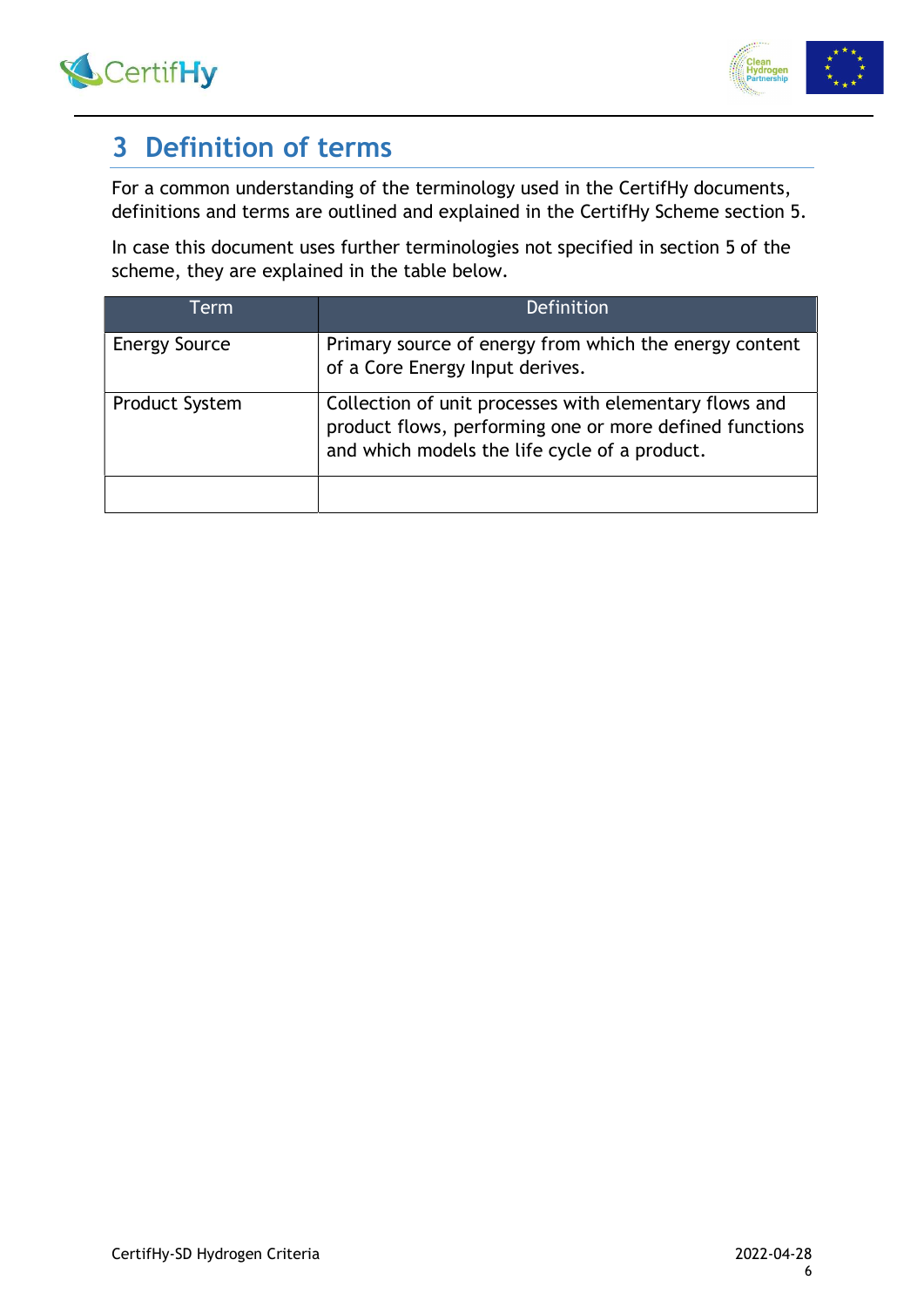



# 4 Criteria

#### Core Energy Input

Core Energy Input includes all energy Input that is required to generate the hydrogen molecules. This includes the following:

- For material inputs that enter into the molecular structure of the hydrogen this is the lower heating value of the material inputs.
- For energy inputs that are needed according to the hydrogen production reaction this is energy content of the energy inputs; for material energy inputs this is the lower heating value.
- **Core Energy Input is actual energy Input, not the theoretical input according** to the chemical equation.

CertifHy Green Hydrogen and CertifHy Low-carbon Hydrogen definition CertifHy Green Hydrogen is Hydrogen from renewable energy that additionally fulfils the criteria of CertifHy Low-carbon Hydrogen.

Hydrogen produced from renewable energy is Hydrogen produced from renewable sources as defined in the Renewable Energy Directive recast of 2018<sup>1</sup>.

'Energy from renewable sources' is defined in the Renewable Energy Directive recast of 2018 in article  $2^1$  as:

"(1) 'energy from renewable sources' or 'renewable energy' means energy from renewable non-fossil sources, namely wind, solar (solar thermal and solar photovoltaic) and geothermal energy, ambient energy, tide, wave and other ocean energy, hydropower, biomass, landfill gas, sewage treatment plant gas, and biogas;"

#### where

"(2) 'ambient energy' means naturally occurring thermal energy and energy accumulated in the environment with constrained boundaries, which can be stored in the ambient air, excluding in exhaust air, or in surface or sewage water;

(3) 'geothermal energy' means energy stored in the form of heat beneath the surface of solid earth;

(24) 'biomass' means the biodegradable fraction of products, waste and residues from biological origin from agriculture, including vegetal and animal substances, from forestry and related industries, including fisheries and aquaculture, as well as the biodegradable fraction of waste, including industrial and municipal waste of biological origin;

<sup>1</sup> DIRECTIVE (EU) 2018/2001 OF THE EUROPEAN PARLIAMENT AND OF THE COUNCIL of 11 December 2018 on the promotion of the use of energy from renewable sources (recast); OJ L 328/82, 21.12.2018.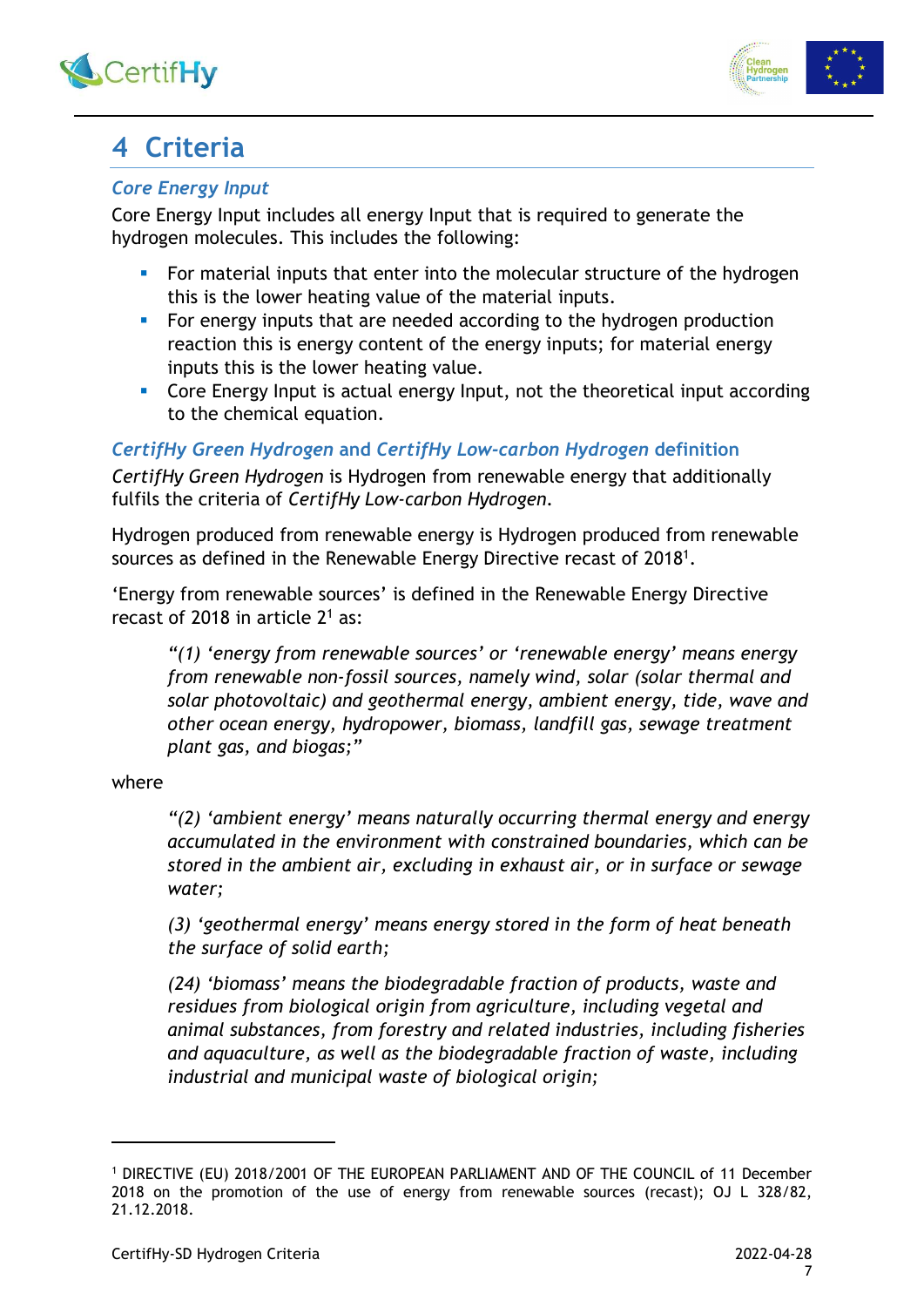



#### (28) 'biogas' means gaseous fuels produced from biomass;"

In multi-fuel plants using renewable and non-renewable sources for Hydrogen production, only the part of Hydrogen produced from renewable sources shall be taken into account for the calculation of the quantity of CertifHy green Hydrogen. For the purposes of that calculation, the contribution of each Energy Source shall be calculated on the basis of its energy content using the lower heating value<sup>2</sup>. CertifHy Low-carbon Hydrogen is Hydrogen from a production batch or sub-batch having a Carbon Footprint equal to or lower than a specified limit. Until the time that these requirements have been clearly established, the specified limit is 36.4  $gCO_{2eq}/MJ<sup>3</sup>$  which represents a reduction of 60% compared to the benchmark process.

A production batch is the Hydrogen produced by a Hydrogen Production Device between any two points in time selected by the Operator Account Holder of this production device for which the quantity of Certificates that may be issued is calculated.

A sub-batch is the part of a production batch defined in accordance with production process specific calculation procedures defined in a subsidiary document to this document.

#### Eligibility of Hydrogen production device

If the Carbon Footprint of the Hydrogen produced by the production device since registration with CertifHy or during the latest period of 12 months where data is available, but with a starting date not longer than 24 months ago, which is neither qualified as CertifHy Green Hydrogen nor as CertifHy Low-carbon Hydrogen is below the benchmark value, the production device is eligible to produce CertifHy Green Hydrogen or CertifHy Low-carbon Hydrogen; otherwise it is not.

The benchmark process is state-of-the art steam reforming of natural gas in large installations. The Carbon Footprint of the H2 produced by the benchmark process is 91  $gCO<sub>2eq</sub>/MJ<sup>3</sup>$ .

The threshold for data materiality has been defined taking into account that information is material if the outcome of the assessment could be changed by omitting, misstating or misreporting that information. Accordingly, CertifHy defines the threshold for materiality of energy inputs as a total of 5% based on the amount of energy sold or, for non-energy inputs, based on total GHG emissions.

The level of assurance to be applied in CertifHy audits is set as reasonable assurance.

<sup>&</sup>lt;sup>2</sup> Values regarding the energy content of fuels, as set out in the Renewable Energy Directive recast of 2018 in Annex III, shall be used. For the determination of the energy content of fuels not included in Annex III, the relevant European Standards Organisation (ESO) standards shall be used in order to determine the heating values of fuels. Where no ESO standard has been adopted for that purpose, the relevant International Organization for Standardisation (ISO) standards shall be used. <sup>3</sup> MJ of Hydrogen using the lower heating value.